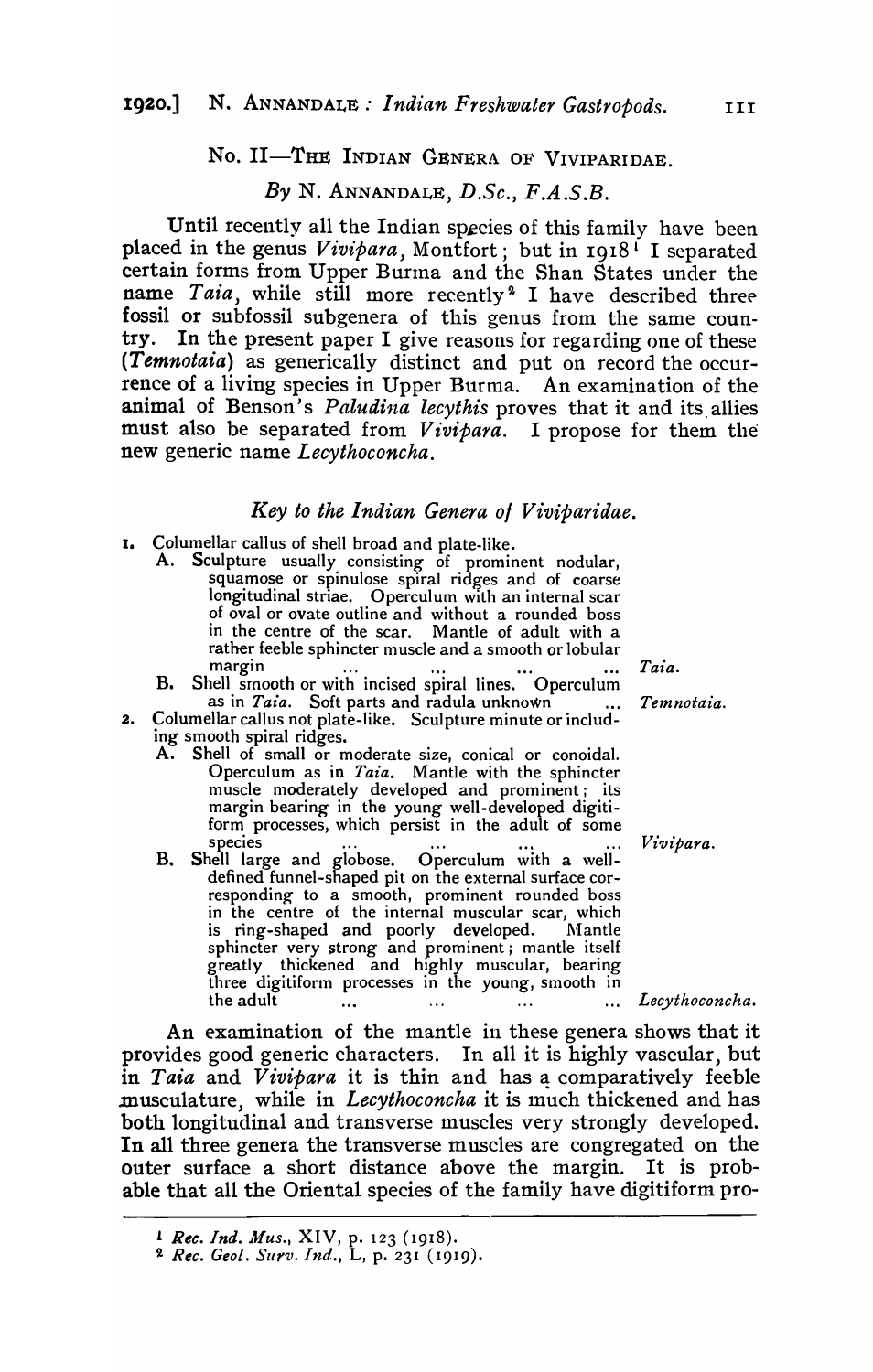cesses) on the extreme edge of the mantle in the young. In those species in which the shell of the adult possesses smooth spiral ridges of a dark colour (notably *Vivipara oxytropis)* the processes persist in the adult, but in those that have smooth unicolourous shells<br>they become small and inconspicuous or disappear altogether. In they become small and inconspicuous or disappear altogether. *Taia,* in which the spiral ridges are never quite smooth, but as a rule nodular, squamose, or even spinulose, there are no such processes in the adult, and they are also absent in the somewhat similar Chinese genus *Margarya*, but apparently temporary lobes of the mantle-edge can be thrust into the small concavity at the base of each nodule, scale or spine. I hope to elaborate this point on another occasion.

# Genus Vivipara, Montfort.

This genus is so well known that it is unnecessary to give a full description. The Indian species fall naturally into four



Vertical sections through the mantle-edge of Indian Viviparidae. 1. *V£vipara oxytropis.* 2. *Taia intha.* 3. *Lecythoconcha lecythis. b.s.* blood-space j *l.m.* longitudinal muscle; *sp.* transverse sphincter.

groups, which may be named after the type-species of each as  $follows: --$ 

VIVIPARAE BENGALENSES. The shell is normally of moderate size, occasionally large, as a rule thin but thickened in certain phases. The whorls of the spire are not greatly swollen and the suture is not deeply impressed. The outline is ovate, but varies considerably. Spiral bands darker than the rest of the shell are Spiral bands darker than the rest of the shell are always present, though sometimes obsolescent. They are never very numerous and vary considerably in breadth. In some forms these bands become thickened to form ridges and there is often a

<sup>&</sup>lt;sup>1</sup> I can find no reference to these processes in the European forms. Erlanger *(Morph. Jahrb., XVII, pl. xxii: 1891), and other authors figure the edge* of the mantle in the fully formed embryo as smooth.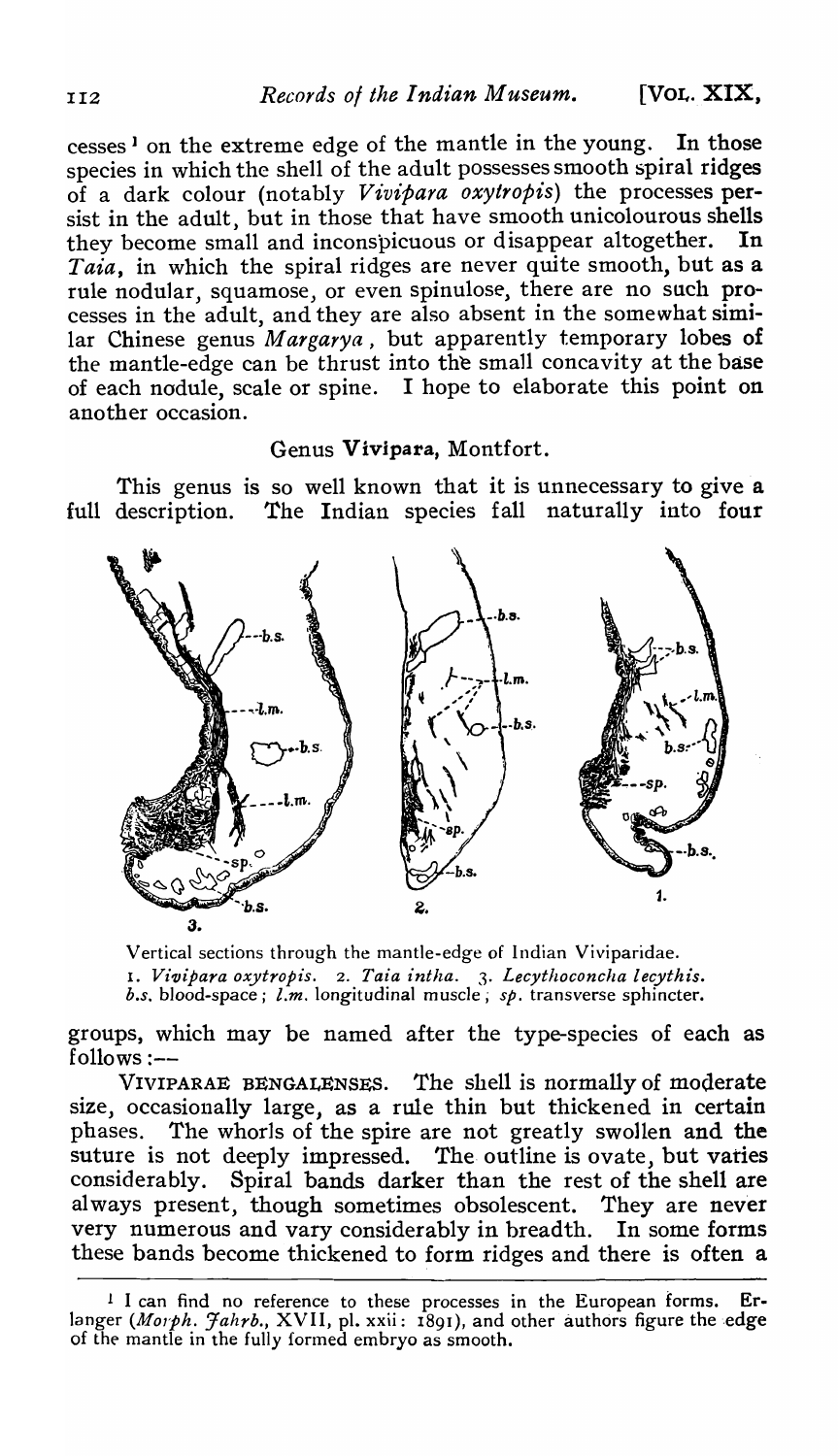tendency for the outline of the body to become biangulate owing to two of them assuming the form of carinae. Corresponding to these bands there are on the edge of the mantle an equal number of small digitiform processes. The operculum is thin, sharp round the periphery and with the internal muscular scar moderately developed. The radular teeth are normal. Their denticulations are by no means large and the central lobular process of the free edge of the central tooth is broad and quadrate or triangular.

I believe that all described Indian forms<sup>1</sup> of this group can be comprised in the single species *Vivipara bengalensis* (Lamarck), of which several distinct races and phases can be distinguished. Major Sewell and I hope to describe it in detail shortly. It is found in all parts of the plains of the Indian Empire at which there is perennial still water.

VIVIPARAE OXYTROPIDES. The shell is large or small, thin, acuminate and more or less distinctly biconical. The whorls of the spire are not at all swollen and the suture is less impressed than in  $V$  bengalensis. Dark spiral bands are present. They are than in  $V$  bengalensis. Datk spiral hands are present. always more or less thickened, at any rate in the young, and in the typical species form prominent ridges in the adult. The perithe typical species form prominent ridges in the adult. pheral band forms a prominent keel, separating the shell into two regions. The region below it is obliquely flattened on the ventral surface. The operculum and radula resemble those of V *bengalensis,* but in the typical species the marginal processes of the mantle are much larger in the adult.

Only one species of this group has as yet received a name, viz. *V oxytropis* (Benson), but another, smaller and less specialized species, awaits description. The former is apparently endemic in the Manipur valley, while the latter occurs in the plains of the eastern part of Assam.

VIVIPARAE DISSIMILES. The shell is always small, rather high and narrow, never very sharply acuminate, moderately thin or thick, with the whorls of the spire swollen and the suture deeply impressed. 'fhere are no dark spiral bands or prominent spiral ridges, but a minute spiral sculpture of punctured lines can often be detected. There is often a broad but rather obscure pale transverse bar on the body-whorl. The operculum is thicker than in the other three sections and the muscular scar better developed. Round the periphery of the operculum there is often a thickened spongy ridge. The edge of the mantle is smooth in the adult. The central lobe of the central tooth of the radula is rounded.

Most of the forms that belong to this group are classified by Nevill<sup>2</sup> as varieties of *V dissimilis* (Müller), but I think that he has included several species. Pilsbry<sup>3</sup> regards the characters of the operculum as subgeneric and has given the subgeneric name

 $1$  V. *nagaensis*, Preston may be distinct, but I have not seen the species. I have another (undescribed) from Manipur.

<sup>2,</sup> Nevill, *Hand List Moll. indo Mus.,* II, pp. 27-30 (1885).

<sup>3</sup>Pilsbry, *Proc. Ac. Nat. Sci. Philadelphia,* LIII, p. 188 (190r ).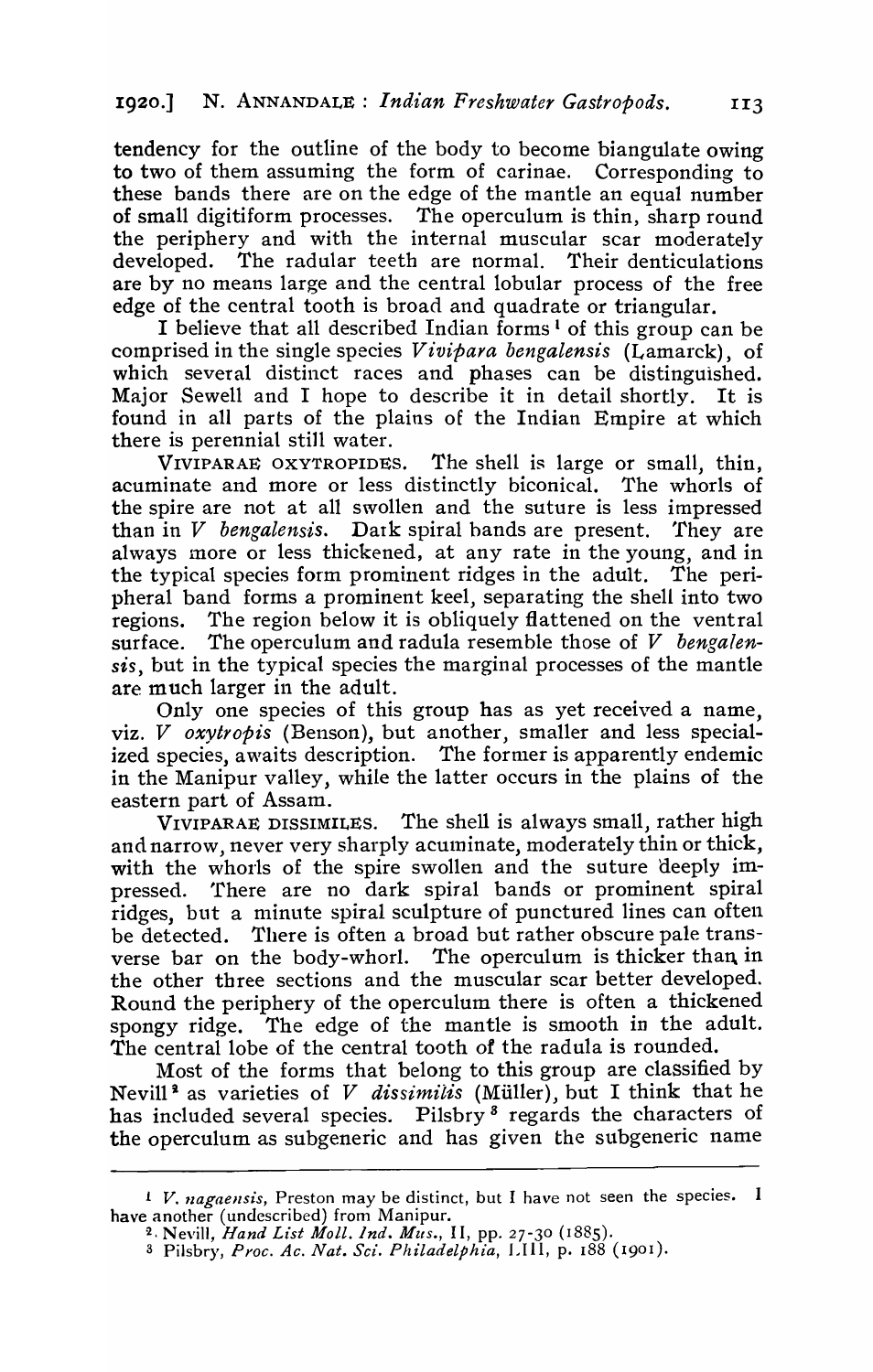*I dioboma* to a Burmese species, *V* henzadensis. These characters, however, are adaptive and are not found either in all species of the group, or even in all individuals of the species in which they are present. They are connected with the habit of aestivation in drying mud, the Viviparae dissimiles being found mainly in bodies of water liable to desiccation. The species are widely distributed in the plains of Peninsular and North-Western India and in the

drier regions of Burma.<br>VIVIPARAE SINDICAE. Shells of this group are distinguished. by their very pale colour, by the absence of distinct spiral bands and by the thinness of the operculum, in which the muscular scar is very feebly developed. Nothing is known of the anatomy.

The only Indian species is *V. sindica* (Nevill) from Sind, but another occurs in Seistan. Kobelt has caused great confusion in the *Conch. Cab.* by basing his description<sup>1</sup> and figures of this form on the type-series of Nevill's *Paludina dissimilis sindica*, which I regard as a distinct species, and conversely describing and figuring specimens from Seistan as *sindica.* His *hilmendensis* is, therefore, an absolute synonym of *stndica* (Nevill). I propose for the Seistan species the name *V*. helmandica.

## Genus Lecythoconcha, nov.

The shell is of large, sometimes of relatively gigantic size. but never very thick, it is smooth or with obscure and never very prominent sculpture and always translucent when fresh; it is globose in form, with broad swollen whorls, and often bears a striking superficial resemblance to that of *Pachylabra* (Ampullariidae). The colour is uniform or nearly so, as a rule rather bright olive green, often with irregular blackish longitudinal lines. The aperture is large and patent, subcircular or broadly ovate. The columellar fold is not strongly developed, the umbilicus narrowly perforate and the outer lip thin.

*The operculum* is large, thin, horny, stiff and brittle. Externally it is marked with fine but prominent concentric ridges and bears a deep, funnel-shaped pit in a subcentral position. On the internal surface this pit is represented by a smooth, prominent rounded boss, which is surrounded by a smooth or minutely granular area representing the muscular scar.

*The animal* differs from that of *Vivipara* in the greatly thickened and very muscular free edge of the mantle, the sphincter muscle running along it is very prominent and unusually· well developed. There are three marginal processes in the young, but none in the adult.

The radula is identical with that of *Vivipara*.

*Type-species. Paludina lecythis,* Benson.

*Geographical Range.* The range of the genus probably extends from Manipur (and possibly Sylhet) in the west through

<sup>&</sup>lt;sup>1</sup> This description was originally published in *Nachr. Malak. Ges.* LX, p. 161 (1908).